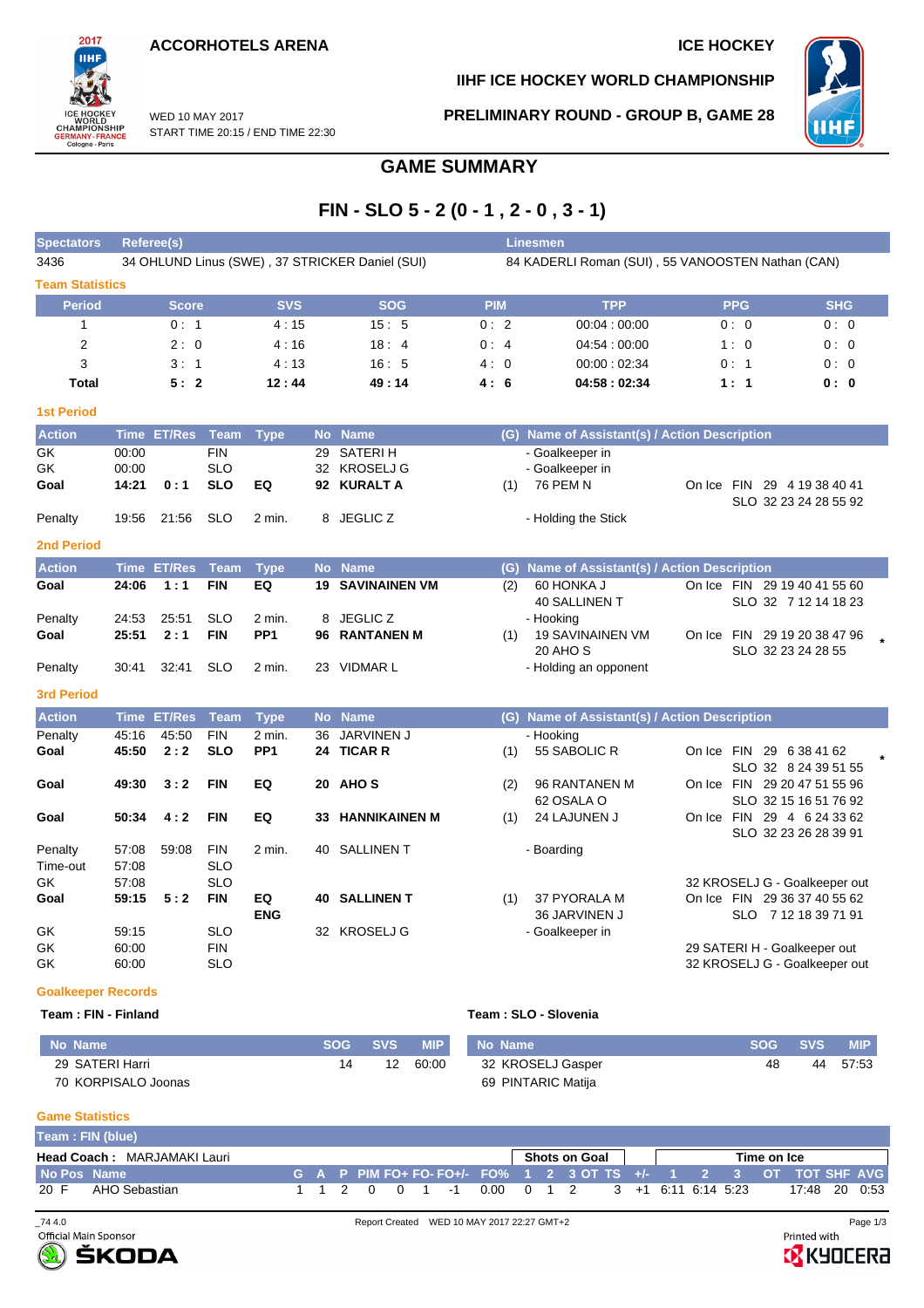### **ACCORHOTELS ARENA ICE HOCKEY**



WED 10 MAY 2017 START TIME 20:15 / END TIME 22:30

# **IIHF ICE HOCKEY WORLD CHAMPIONSHIP**



## **PRELIMINARY ROUND - GROUP B, GAME 28**

|       | <b>Head Coach: MARJAMAKI Lauri</b> |                            |          |              |                |          |                |          |          | <b>Shots on Goal</b>  |          |                |          |         | Time on Ice |                      |                |                |           |                    |          |      |
|-------|------------------------------------|----------------------------|----------|--------------|----------------|----------|----------------|----------|----------|-----------------------|----------|----------------|----------|---------|-------------|----------------------|----------------|----------------|-----------|--------------------|----------|------|
|       | No Pos                             | <b>Name</b>                | G.       | $\mathbf{A}$ | P.             |          |                |          |          | PIM FO+ FO- FO+/- FO% |          | $\overline{2}$ |          | 3 OT TS | $+/-$       |                      | $\overline{2}$ | 3              | <b>OT</b> | <b>TOT SHF AVG</b> |          |      |
| 51 F  |                                    | FILPPULA Valtteri +A       | $\Omega$ | $\Omega$     | 0              | $\Omega$ | 11             | 6        | 5        | 64.71                 |          | 3              | $\Omega$ | 4       | $+1$        | 6:06                 | 7:09 6:25      |                |           | 19:40              | 24       | 0:49 |
| 55 D  |                                    | <b>OHTAMAA Atte</b>        | 0        | 0            | 0              | $\Omega$ | 0              | $\Omega$ | $\Omega$ | 0.00                  |          | $\Omega$       | $\Omega$ |         | $+3$        | 6:11                 | 5:13 7:32      |                |           | 18:56              | 29       | 0:39 |
| 60 D  |                                    | <b>HONKA Julius</b>        | 0        | 1            |                | 0        | $\Omega$       | $\Omega$ | $\Omega$ | 0.00                  |          | 1              | 4        | 6       | $+1$        |                      |                | 5:43 6:16 6:35 |           | 18:34              | 27       | 0:41 |
| 96 F  |                                    | <b>RANTANEN Mikko</b>      |          | 1            | $\overline{2}$ | 0        |                | $\Omega$ |          | 100.00                | 1        | 2              | $\Omega$ | 3       | $+1$        |                      |                | 6:09 5:24 3:55 |           | 15:28              | 19       | 0:48 |
| 6 D   |                                    | JAAKOLA Topi +A            | 0        | 0            | 0              | 0        | 0              | 0        | 0        | 0.00                  | 2        |                | 1        | 4       | $+1$        | 4:07 5:52 4:57       |                |                |           | 14:56              | 22       | 0:40 |
| 23 F  |                                    | <b>KEMPPAINEN Joonas</b>   | 0        | 0            | 0              | 0        | 4              | 2        | 2        | 66.67                 | 0        |                | $\Omega$ | 1       | 0           |                      | 4:36 5:31 4:29 |                |           | 14:36              | 21       | 0:41 |
| 37 F  |                                    | <b>PYORALA Mika</b>        | 0        | 1            | 1              | $\Omega$ | $\Omega$       | $\Omega$ | $\Omega$ | 0.00                  | $\Omega$ | $\Omega$       | $\Omega$ | 0       | $+1$        | 5:21 6:42 4:55       |                |                |           | 16:58              | 22       | 0.46 |
| 39 F  |                                    | PULJUJARVI Jesse           | 0        | 0            | $\Omega$       | $\Omega$ | 0              |          | -1       | 0.00                  | 1        | $\overline{2}$ |          | 4       | $\Omega$    |                      |                | 4:42 6:09 4:36 |           | 15:27              | 21       | 0:44 |
| 47 D  |                                    | <b>LAJUNEN Ville</b>       | 0        | $\Omega$     | 0              | 0        | 0              | $\Omega$ | 0        | 0.00                  | 2        | 1              |          | 4       | $+1$        |                      |                | 5:45 5:40 5:33 |           | 16:58              | 26       | 0:39 |
| 4 D   |                                    | <b>LEHTONEN Mikko</b>      | 0        | 0            | 0              | 0        | 0              | 0        | 0        | 0.00                  | 0        | 0              | $\Omega$ | 0       | $\Omega$    | 5:17 4:17 5:15       |                |                |           | 14:49              | 21       | 0:42 |
| 19 F  |                                    | SAVINAINEN Veli-Matti (BP) | 1        | 1            | $\overline{2}$ | $\Omega$ | $\overline{2}$ | $\Omega$ |          | 2 100.00              | 0        | 3              | 3        | 6       | $\Omega$    |                      |                | 4:40 5:19 3:53 |           | 13:52              | 18       | 0:46 |
| 38 D  |                                    | <b>HIETANEN Juuso</b>      | 0        | 0            | $\Omega$       | $\Omega$ | 0              |          | -1       | 0.00                  | 0        | 3              |          | 4       | -1          |                      | 6:01 6:34 3:19 |                |           | 15:54              | 25       | 0:38 |
| 40 F  |                                    | <b>SALLINEN Tomi</b>       |          | 1            | 2              | 2        | 3              | 3        | $\Omega$ | 50.00                 | 1        | $\Omega$       |          | 2       | $+1$        |                      |                | 4:29 2:43 3:28 |           | 10:40              | 17       | 0:37 |
| 41 F  |                                    | <b>PIHLSTROM Antti</b>     | $\Omega$ | $\Omega$     | $\Omega$       | 0        | 0              | $\Omega$ | 0        | 0.00                  |          | $\Omega$       | $\Omega$ | 1       | 0           |                      |                | 4:57 3:09 5:02 |           | 13:08              | 19       | 0:41 |
| 5 D   |                                    | KUKKONEN Lasse +C          | 0        | 0            | 0              | 0        | 0              | 0        | 0        | 0.00                  | 0        | 0              | $\Omega$ | 0       | $\Omega$    | $0:00$ $0:00$ $0:00$ |                |                |           | 0:00               | $\Omega$ | 0:00 |
| 24 F  |                                    | <b>LAJUNEN Jani</b>        | 0        | 1            | $\mathbf 1$    | 0        | 8              | 2        | 6        | 80.00                 | 1        | 0              | 1        | 2       | $+1$        |                      | 4:25 4:24 4:11 |                |           | 13:00              | 19       | 0:41 |
| 33 F  |                                    | <b>HANNIKAINEN Markus</b>  |          | 0            | 1              | $\Omega$ | 0              | $\Omega$ | 0        | 0.00                  | 0        | $\Omega$       |          |         | $+1$        |                      | 3:14 4:30 4:32 |                |           | 12:16              | 19       | 0:38 |
| 36 D  |                                    | JARVINEN Joonas            | 0        |              |                | 2        | 0              | $\Omega$ | $\Omega$ | 0.00                  | $\Omega$ | 0              | $\Omega$ | 0       | $+1$        |                      | 5:34 2:53 4:17 |                |           | 12:44              | 19       | 0:40 |
| 62 F  |                                    | <b>OSALA Oskar</b>         | $\Omega$ | 1            | 1              | 0        | 0              | $\Omega$ | 0        | 0.00                  | 3        | $\Omega$       | $\Omega$ | 3       | $+2$        | 4:19 4:08 5:41       |                |                |           | 14:08              | 22       | 0:38 |
|       | 29 GK                              | <b>SATERI Harri</b>        | 0        | 0            | 0              | 0        |                |          |          |                       | 0        | 0              | 0        | 0       |             |                      |                |                |           |                    |          |      |
|       | 70 GK                              | <b>KORPISALO Joonas</b>    | 0        | 0            | 0              | 0        |                |          |          |                       | $\Omega$ | $\Omega$       | $\Omega$ | 0       |             |                      |                |                |           |                    |          |      |
| Total |                                    |                            | 5        | 9            | 14             | 4        | 29             | 16       | 13       | 64.44                 | 15       | 18             | 16       | 49      |             |                      |                |                |           |                    |          |      |

|                   | Team: SLO (white)        |              |              |          |          |    |    |                   |             |                |                |                      |         |       |                |      |             |                |    |            |
|-------------------|--------------------------|--------------|--------------|----------|----------|----|----|-------------------|-------------|----------------|----------------|----------------------|---------|-------|----------------|------|-------------|----------------|----|------------|
|                   | Head Coach: ZUPANCIC Nik |              |              |          |          |    |    |                   |             |                |                | <b>Shots on Goal</b> |         |       |                |      | Time on Ice |                |    |            |
| No Pos Name       |                          | G.           | A            | P        |          |    |    | PIM FO+ FO- FO+/- | FO%         |                | $\overline{2}$ |                      | 3 OT TS | $+/-$ | $\overline{2}$ | 3    | <b>OT</b>   | <b>TOT SHF</b> |    | <b>AVG</b> |
| 7 D               | <b>PRETNAR Klemen</b>    | 0            | $\mathbf 0$  | 0        | 0        | 0  | 0  | 0                 | 0.00        | 0              | 0              | 0                    | 0       | $-2$  | 6:15 6:25 6:32 |      |             | 19:12          | 32 | 0:36       |
| $\mathsf{F}$<br>8 | <b>JEGLIC Ziga</b>       | 0            | 0            | 0        | 4        | 0  | 3  | $-3$              | 0.00        | 0              | 0              | $\Omega$             | 0       | 0     | 4:58 5:20 7:31 |      |             | 17:49          | 26 | 0:41       |
| 24 F              | <b>TICAR Rok</b>         | 1            | $\mathbf 0$  | 1        | 0        | 4  | 10 | -6                | 28.57       | 0              | 0              | 2                    | 2       | $+1$  | 4:53 6:42 6:40 |      |             | 18:15          | 28 | 0:39       |
| 55 F              | <b>SABOLIC Robert</b>    | 0            | 1            | 1        | 0        | 1  | 0  |                   | 100.00      | $\overline{2}$ | 0              | 0                    | 2       | $+1$  | 5:00 5:14 7:08 |      |             | 17:22          | 26 | 0:40       |
| 86 D              | KOVACEVIC Sabahudin +A   | 0            | $\mathbf 0$  | $\Omega$ | 0        | 0  | 0  | 0                 | 0.00        | 1              |                | 0                    | 2       | 0     | 6:35 5:24 6:29 |      |             | 18:28          | 28 | 0:39       |
| 15 D              | <b>GREGORC Blaz</b>      | 0            | 0            | 0        | 0        | 0  | 0  | 0                 | 0.00        | 0              | 0              | 0                    | 0       | -1    | 5:52 6:37 4:55 |      |             | 17:24          | 27 | 0:38       |
| 26 F              | URBAS Jan +A             | 0            | 0            | 0        | 0        | 1  | 0  |                   | 100.00      | 0              | 0              | $\Omega$             | 0       | -1    | 4:37 4:03      | 6:23 |             | 15:03          | 24 | 0:37       |
| 39 F              | MURSAK Jan +C            | 0            | 0            | 0        | 0        | 2  | 10 | -8                | 16.67       | 0              | 0              | $\Omega$             | 0       | $-2$  | 5:11 3:43 7:09 |      |             | 16:03          | 25 | 0:38       |
| 51 D              | <b>ROBAR Mitja</b>       | 0            | $\mathbf 0$  | 0        | 0        | 0  | 0  | 0                 | 0.00        | 0              | 0              | 0                    | 0       | -1    | 5:58 6:20      | 8:28 |             | 20:46          | 28 | 0:44       |
| 91 F              | <b>VERLIC Miha</b>       | 0            | $\mathbf 0$  | 0        | 0        | 0  | 1  | -1                | 0.00        | 0              | 0              | $\Omega$             | 0       | $-2$  | 4:28 4:42 5:26 |      |             | 14:36          | 24 | 0:36       |
| 12 F              | <b>RODMAN David</b>      | 0            | 0            | 0        | 0        | 0  | 0  | 0                 | 0.00        | 0              |                | 0                    |         | -2    | 5:54 4:23 5:28 |      |             | 15:45          | 22 | 0:42       |
| 18 F              | OGRAJENSEK Ken           | 0            | 0            | 0        | 0        | 0  | 0  | 0                 | 0.00        | 0              | 0              | 0                    | 0       | $-2$  | 5:01 4:26 4:58 |      |             | 14:25          | 22 | 0:39       |
| 23 D              | <b>VIDMAR Luka</b>       | 0            | 0            | 0        | 2        | 0  | 1  | $-1$              | 0.00        | 0              | 0              | 0                    | 0       | -1    | 5:25 5:58 4:49 |      |             | 16:12          | 27 | 0:36       |
| 28 D              | <b>KRANJC Ales</b>       | 0            | 0            | 0        | $\Omega$ | 0  | 0  | $\Omega$          | 0.00        | 1              | 0              | 0                    | 1       | 0     | 6:33 6:01      | 5:28 |             | 18:02          | 29 | 0:37       |
| 71 F              | <b>GOLICIC Bostjan</b>   | 0            | $\mathbf 0$  | 0        | 0        | 5  | 3  | 2                 | 62.50       | 0              | $\overline{2}$ | 2                    | 4       | -1    | 4:52 4:55 5:54 |      |             | 15:41          | 22 | 0:42       |
| 14 D              | <b>PODLIPNIK Matic</b>   | 0            | 0            | 0        | 0        | 0  | 0  | 0                 | 0.00        | 0              | 0              | 0                    | 0       | -1    | 1:31 2:12 0:00 |      |             | 3:43           | 6  | 0:37       |
| 16 F              | <b>MUSIC Ales</b>        | 0            | 0            | 0        | 0        | 3  | 1  | 2                 | 75.00       | 0              | 0              | 0                    | 0       | -1    | 4:31 6:16 2:24 |      |             | 13:11          | 19 | 0:41       |
| 61 D              | <b>REPE Jurij</b>        | 0            | 0            | 0        | $\Omega$ | 0  | 0  | $\Omega$          | 0.00        | 0              | 0              | 0                    | 0       | 0     | $1.46$ 0.41    | 0:00 |             | 2:27           | 5  | 0:29       |
| 76 F              | <b>PEM Nik</b>           | 0            | 1            | 1        | 0        | 0  | 0  | 0                 | 0.00        | 0              | 0              | 0                    | 0       | -1    | 4:28 2:13 2:03 |      |             | 8:44           | 13 | 0:40       |
| 92 F              | <b>KURALT Anze</b>       | 1            | $\mathbf 0$  |          | 0        | 0  | 0  | 0                 | 0.00        | 1              | 0              | 1                    | 2       | 0     | 4:43 2:19      | 2:11 |             | 9:13           | 13 | 0:42       |
| 32 GK             | KROSELJ Gasper (BP)      | 0            | 0            | 0        | 0        |    |    |                   |             | 0              | 0              | 0                    | 0       |       |                |      |             |                |    |            |
| 69 GK             | <b>PINTARIC Matija</b>   | 0            | 0            | 0        | 0        |    |    |                   |             | 0              | 0              | $\Omega$             | 0       |       |                |      |             |                |    |            |
| Total             |                          | $\mathbf{2}$ | $\mathbf{2}$ | 4        | 6        | 16 | 29 |                   | $-13$ 35.56 | 5              | 4              | 5                    | 14      |       |                |      |             |                |    |            |